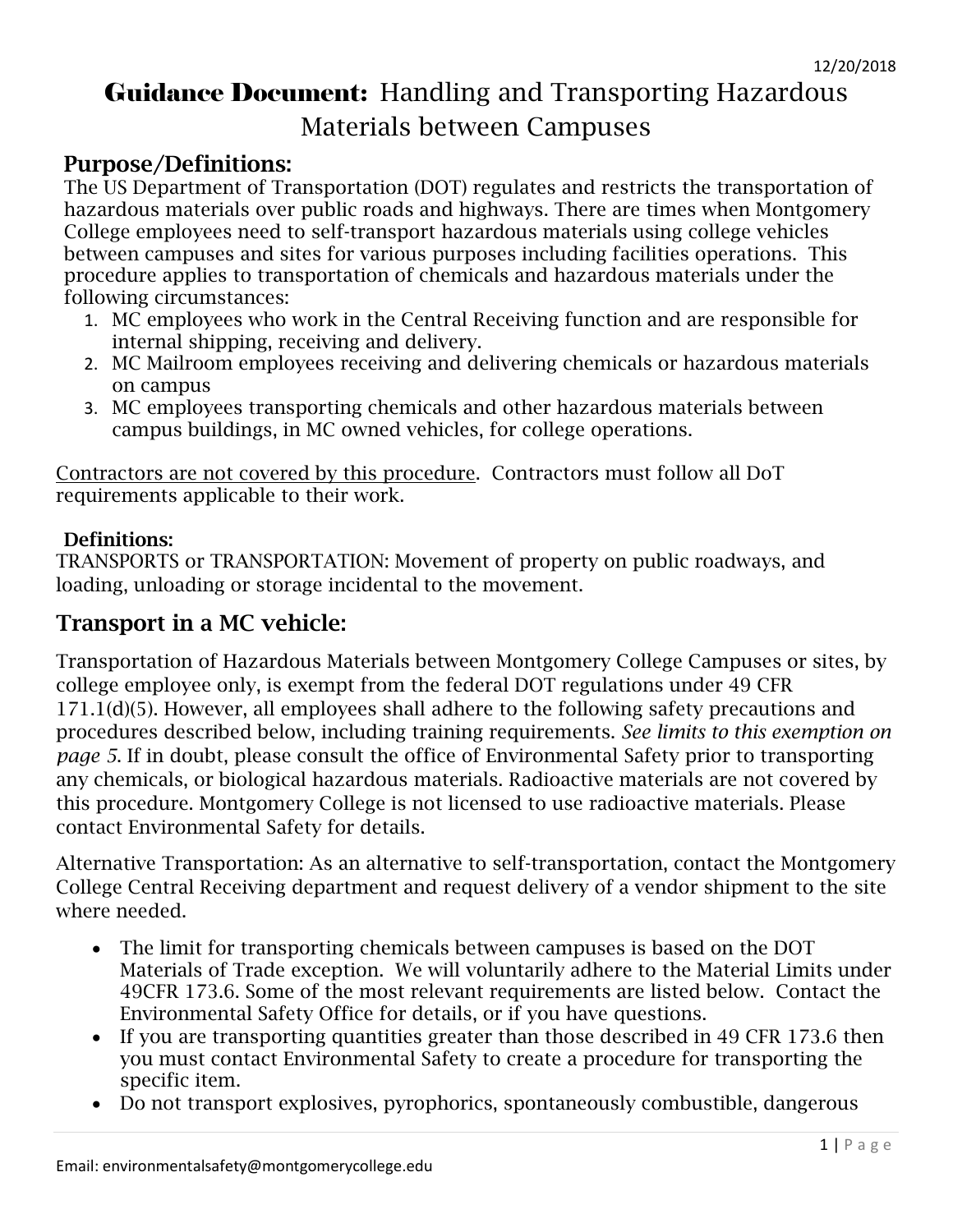when wet, poisonous gas, or extremely hazardous substances (GHS Category 1 "Fatal if inhaled").

- No "hazardous wastes" as defined by Resource Conservation & Recovery Act 40 CFR 260 Subpart B will be transported by MC employees. Hazardous wastes should not be offered for shipping between campuses. Schedule a hazardous waste shipment through the Environmental Safety Office.
- Transportation of chemicals in personal vehicles is NOT permitted, at any time. To transport small quantities between campuses, schedule a delivery time through Central Receiving.
- DO NOT transport biological hazards or medical wastes such as sharps, used needles and syringes.

# Packaging and Labeling

- All containers must have labels that conform to OSHA Hazard Communication Standard (29 CFR 1910.1200). This requirement is met if the container has the original manufacturer's label, and the label is not torn, damaged, or in any way illegible. Hazardous materials stored in non-original bottles must be properly labeled with the chemical name and GHS hazard symbol or text. This information can be obtained from the product's Safety Data Sheet.
- Hazardous materials shipping containers will follow the provisions for Required Packaging under *49CFR 173.6* and list the chemical name, primary hazard class (see appendix below) and approximate quantity on the outside of shipment packaging. A person with hazardous materials handling experience will package or inspect the packaging prior to transportation for containers not in their original commercial shipment packaging. Contact the Environmental Safety Office if you need assistance.

# Required & Recommended Training:

- 1. Required: MC Learns E-course Hazard Communication or equivalent completed.
- 2. Required: Hazmat: General Awareness-Online training course. (JJ Keller)
- 3. Required if handling blood or infectious materials: MC Learns E-course Blood Borne Pathogens Prevention or equivalent completed.
- 4. Recommended: Personal Protective Equipment (PPE) completed.
- 5. Recommended: [Van Safety c](https://durhamtech-nc.safecolleges.com/courses/details/COURSE-VAN)ompleted.

#### Required: read the Montgomery College Emergency Procedures, and Chemical Hygiene Plan

### CENTRAL RECEIVING employees will follow additional DOT Haz Mat Transportation requirements:

- 1. Employee DoT training within 90 days of employment and every three years, thereafter.
- 2. Training content: understand how to prepare shipping papers; segregate hazard classes; labeling & packaging requirements; placarding requirements; vehicle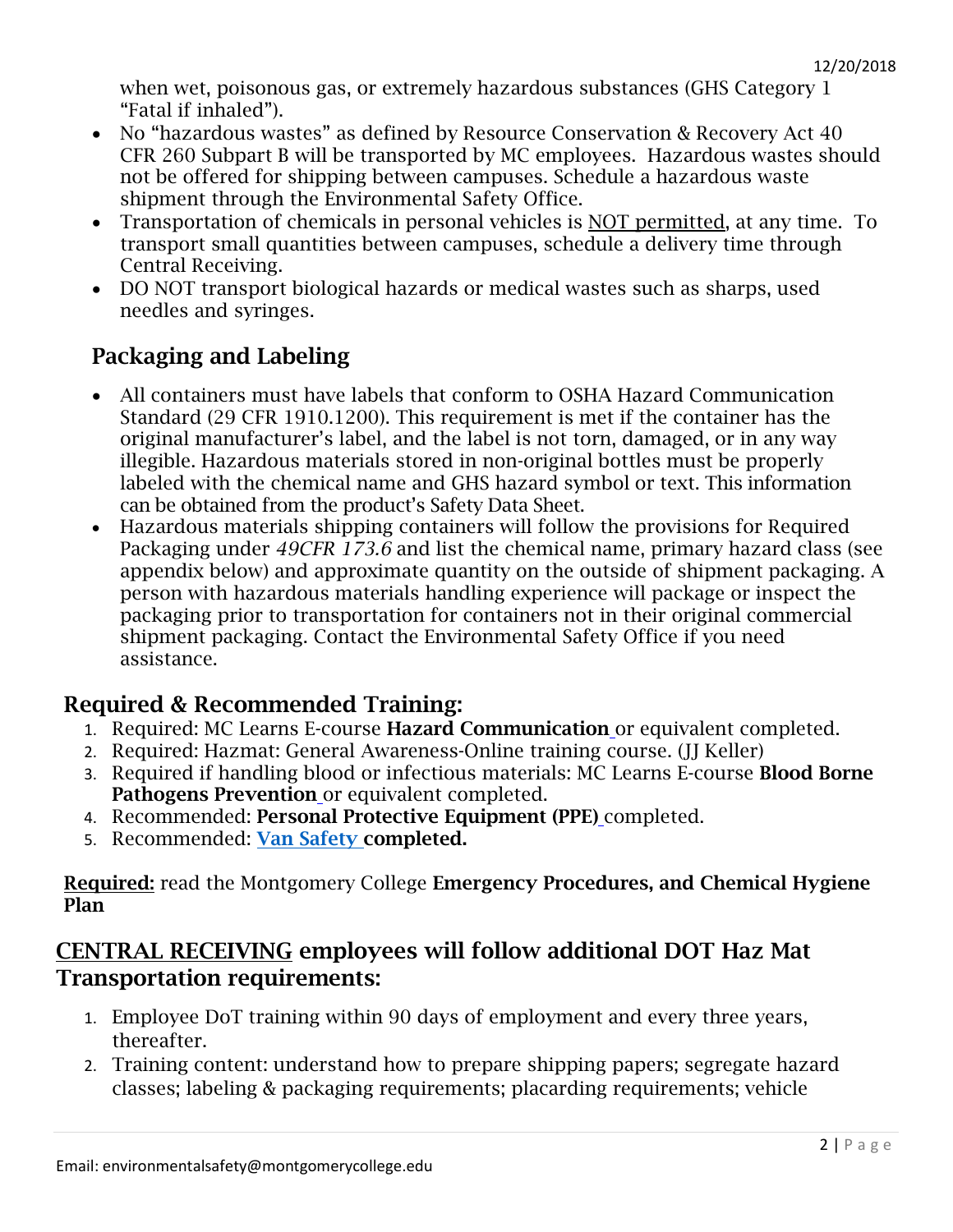operation requirements; emergency response and security. Understand chemical compatibility and placarding limits.

- 3. Record keeping Training records: 3 years Shipping papers 1 year
- 4. When driving vehicle, location of shipping papers within reach of driver when seated at the wheel with lap belt on.
- 5. OSHA and EPA required training that applies to their job Hazard Communication & Emergency Response training.

The above requirements are in addition to the usual package tracking and vehicle operation procedures and training.

# MAILROOM Chemical Receiving

Mailroom staff must inspect all incoming shipments for the following requirements: - Proper labels must be attached. See "Packaging & Labeling" section.

- Containers must be intact and in good condition. Refuse delivery of any damaged packages, if possible.
- Any leaking containers must be placed in an appropriate secondary container immediately and treated as a chemical spill. Report the incident to Public Safety immediately.

### Chemical Storage

- Hazardous Materials Packages need to be stored and segregated according to DOT Hazard Labels (see attached Hazardous Materials Segregation Chart)
- Packages requiring refrigeration must be refrigerated, or picked up within 1 hour of delivery. Notify the department chair and Environmental Safety if refrigerated packages are not picked up in a timely manner, repeatedly.

### Handling/Safety

- The proper Personal Protective Equipment (PPE) will be used when handling unpackaged bottles.
- Safety Data Sheets [SDS or MSDS] will be available on the Montgomery College Environmental Safety/ CloudSDS database for all materials shipped. Paper copies will be carried for highly hazardous materials. Examples of highly hazardous materials include concentrated acids, bases, highly flammable liquids and highly toxic substances. For the purposes of this document, "highly" is defined as GHS Category 1 or NFPA Diamond rating 4. Consult the (M)SDS for substance Categories & Ratings.
- Examples of materials where a SDS paper copy would not be carried would include low toxicity chemicals and dilute solutions.

# Moving & Handling Hazardous Materials on Campus: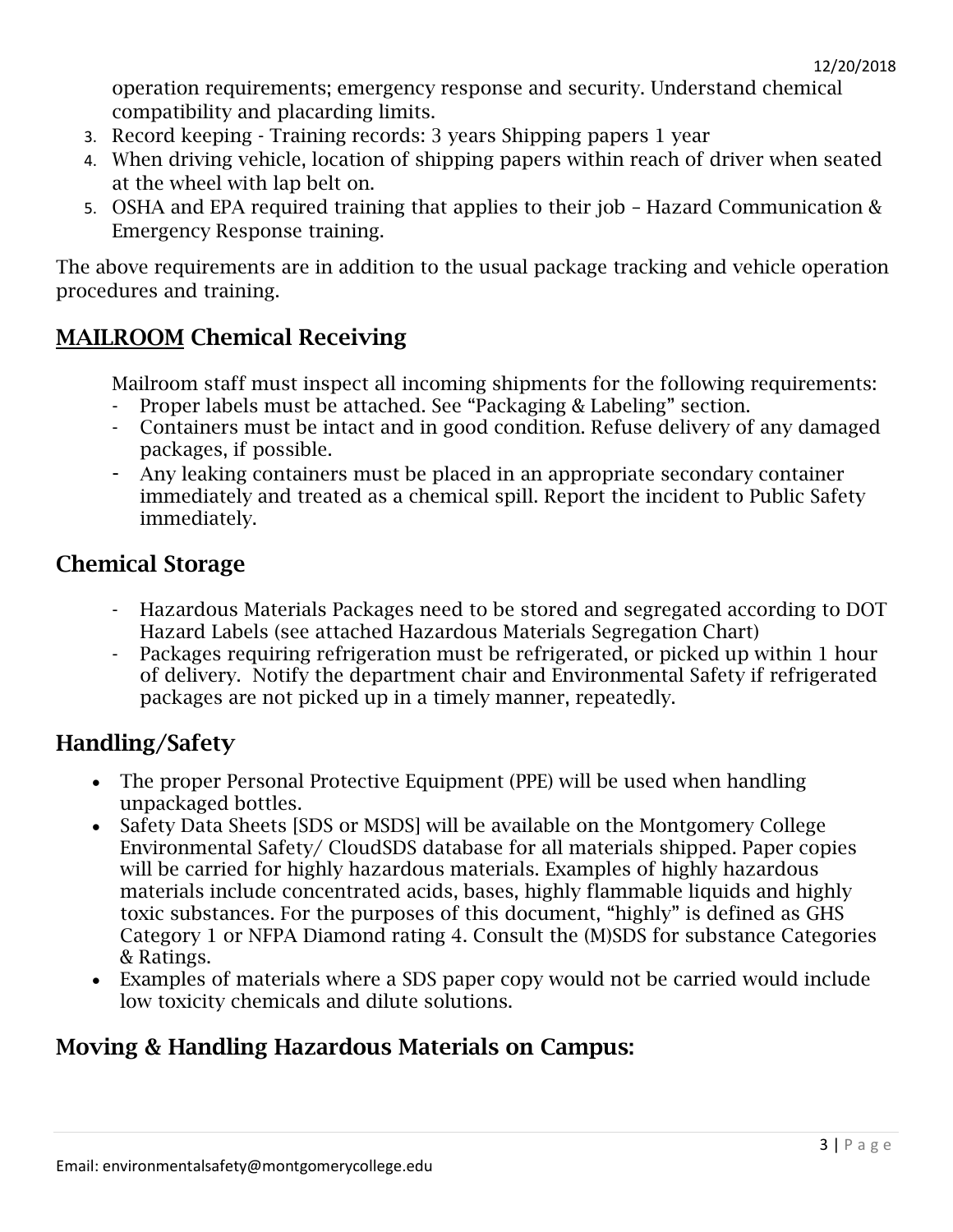*Applicable to transport between laboratories within a building (e.g. in stairwells, elevators, through public or non-lab spaces) and between buildings within a short distance (e.g. across the street, down sidewalk, across parking lot) Transport by bicycle or scooter is prohibited.*

# Packaging and Labeling

- All containers must have labels that conform to OSHA Hazard Communication Standard (29 CFR 1910.1200). This requirement is met if the container has the original manufacturer's label, and the label is not torn, damaged, or in any way illegible. Hazardous materials stored in non-original bottles must be properly labeled with the chemical name and GHS hazard symbol or text. This information can be obtained from the product's Safety Data Sheet.
- Place previously opened containers into an impermeable secondary container such as a plastic tote bin, a rubber acid carrying bucket, plastic bucket, or a 5-gallon pail . Make sure all containers used are compatible with the chemical to be transported. If necessary, a small amount of packing material (shipping peanuts, vermiculite, or cardboard inserts), that is compatible with the chemical(s), should be used to prevent bottles from tipping over or breaking during transport. You should have proper PPE accessible in the event of a spill. The use of secondary containers for unopened hazardous materials when in their original shipping box is not necessary as long as the container is made secure. Any secondary container that obscures a primary container's labeling must be labeled with the same information.

# Handling

- Avoid moving large or fragile materials by hand if a cart is available for transport between laboratories, building floors, or between buildings.
- CART REQUIREMENTS: cart must be clean, leak-proof and have at least a 2-inch lip to contain a potential spill and prevent the container from sliding off. If moving between buildings, sturdy carts with pneumatic wheels are preferred.
- If being carried by hand, the container must be sealed, clearly labeled as above, and packaged within another tightly sealed, clean leak-proof, shatter-proof container OR in original shipping packaging from manufacturer.
- Take care when moving materials through public spaces or high traffic walkways.
- Do not leave the package unattended.
- Use freight elevators for moving chemicals between floors. If freight elevators are not available, use uncrowded passenger elevators. If this is not possible, be sure to warn passengers or prohibit passengers from riding with you. Stairs should be used only if elevators are not available.

### Compressed Gas Cylinders:

When transporting compressed gas cylinders, always use a proper gas cylinder hand truck with the cylinder strapped to the cart and keep the cap in place. NEVER roll or drag a compressed gas cylinder.